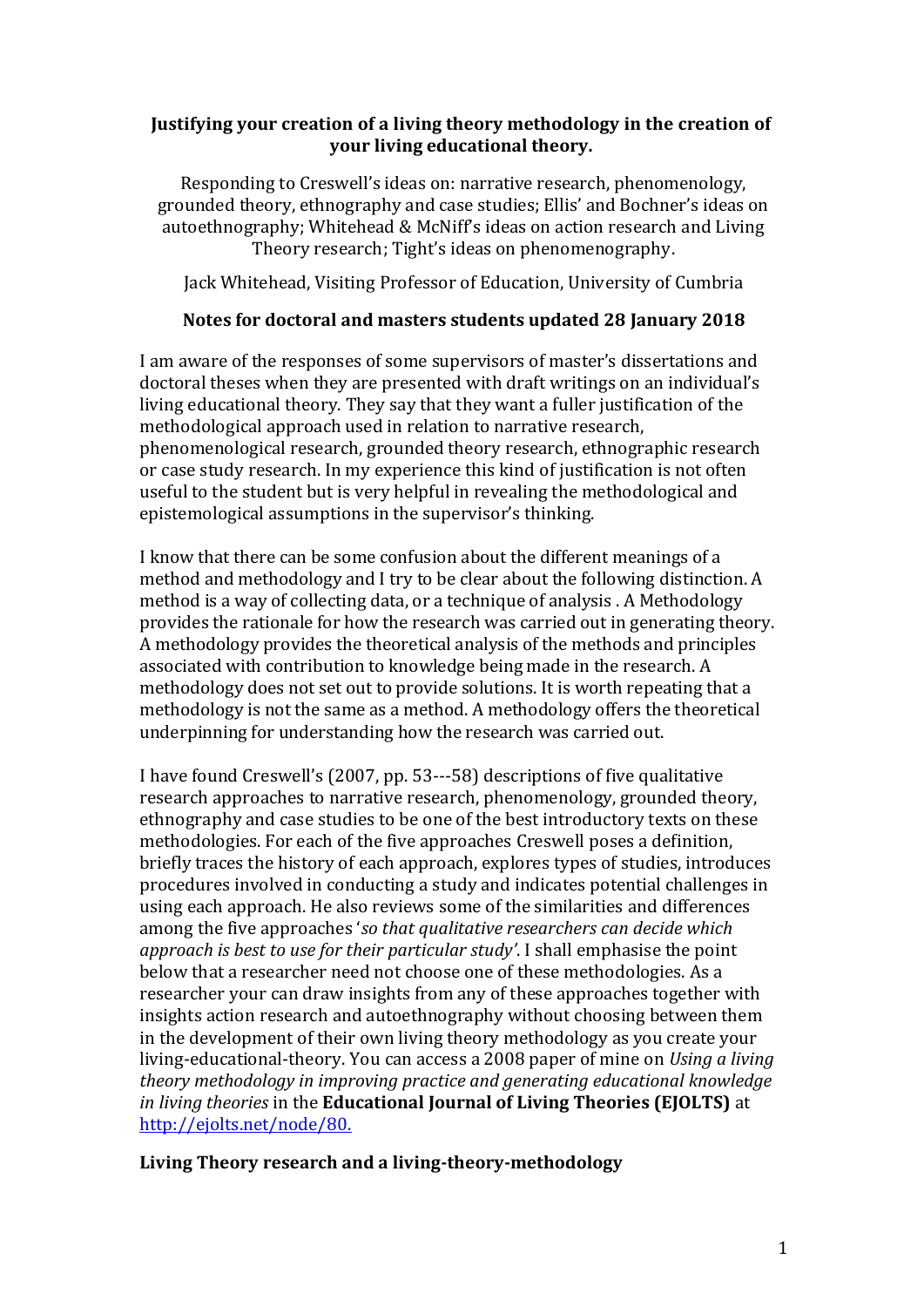A distinguishing feature of Living Theory research is that the researcher creates and publically shares an explanation of their educational influence in their own learning, in the learning of others and in the learning of the social formations that influence the practice and understandings in enquiries of the kind, 'How do I improve what I am doing?' A Living Theory researcher recognizes that there is no existing methodology that is appropriate for exploring the implications of asking, researching and answering the question, 'How do I improve what I am doing?' The reason that no existing methodology can answer the question is because of the dynamic nature of the question. 'What I am doing' is continuously changing with the evolution of both 'I' and context. Hence the necessity for the Living Theory researcher of recognizing the need to create an appropriate livingtheory-methodology in the course of its emergence in researching and answering the question and in generating a unique living-theory. Whilst having to create their own living-theory methodology Living Theory researchers are fortunate in having access to a wide range of insights from other methodological approaches.

Here are the descriptions of the five approaches, distinguished be Creswell (2007), followed by descriptions of action research and autoethnography that you might draw on in explaining why you need to beyond the individual methodologies, or a combination of methodologies, in creating your own methodology as you generate your explanations of educational influences in learning in enquiries of the kind, 'How do I improve what I am doing?' and in generating your own methodology.

Dadds and Hart (2001) put the need for methodological inventiveness very clearly and this is the inventiveness that is needed to go beyond the following five approaches while drawing insights from the approaches where appropriate:

#### " *The importance of methodological inventiveness*

*Perhaps the most important new insight for both of us has been awareness that, for some practitioner researchers, creating their own unique way through their research may be as important as their self-chosen research focus. We had understood for many years that substantive choice was fundamental to the motivation and effectiveness of practitioner research (Dadds 1995); that what practitioners chose to research was important to their sense of engagement and purpose. But we had understood far less well that how practitioners chose to research, and their sense of control over this, could be equally important to their motivation, their sense of identity within the research and their research outcomes."* (Dadds & Hart, p. 166, 2001)

*"If our aim is to create conditions that facilitate methodological inventiveness, we need to ensure as far as possible that our pedagogical approaches match the message that we seek to communicate. More important than adhering to any specific methodological approach, be it that of traditional social science or traditional action research, may be the willingness and courage of practitioners – and those who support them – to create enquiry approaches that enable new, valid understandings to develop; understandings that empower practitioners to improve their work for the beneficiaries in their care. Practitioner research methodologies are with us to serve professional practices. So what genuinely matters are the*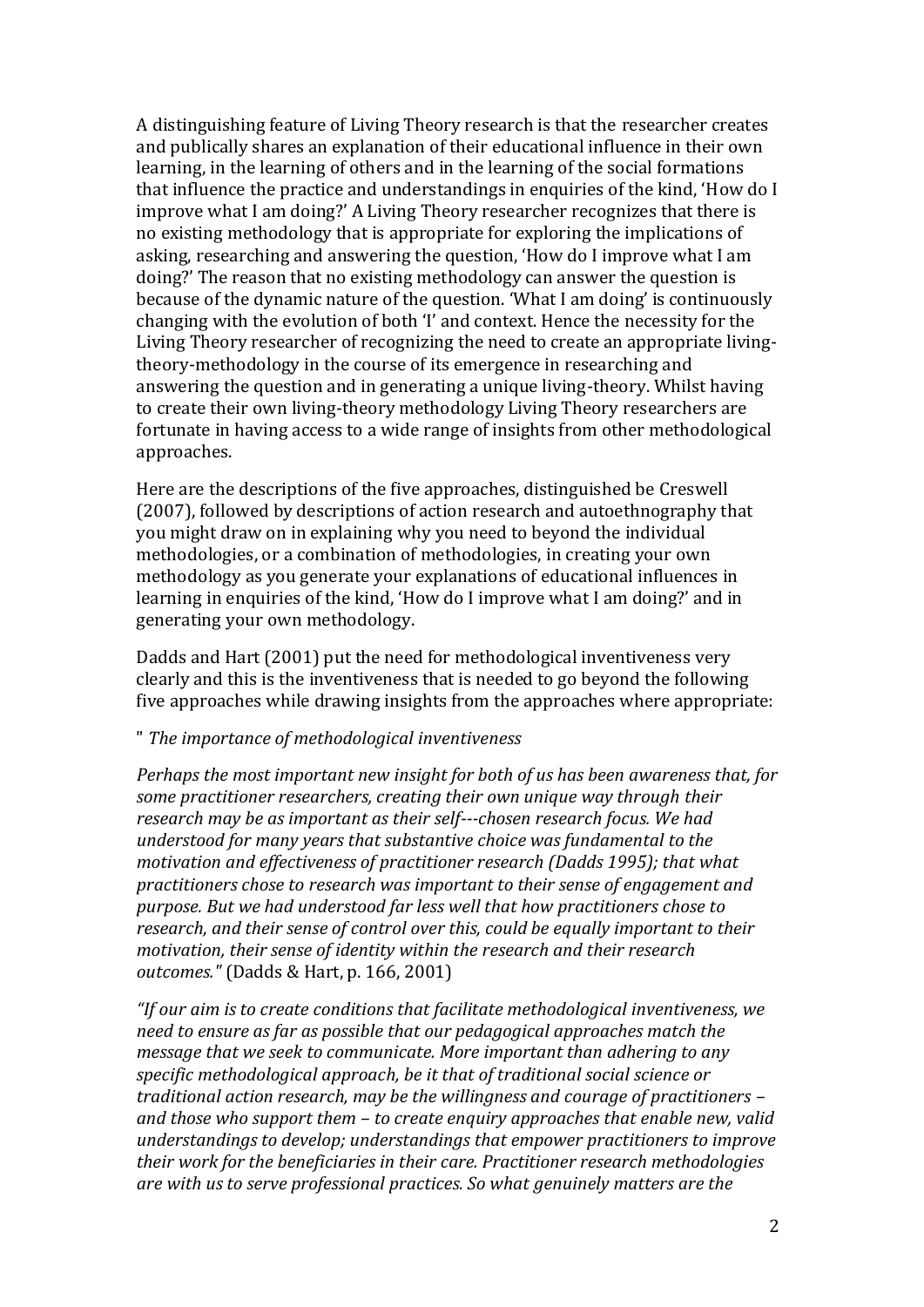*purposes of practice which the research seeks to serve, and the integrity with which the practitioner researcher makes methodological choices about ways of achieving those purposes. No methodology is, or should, cast in stone, if we accept that professional intention should be informing research processes, not pre-set ideas about methods of techniques..."* (Dadds & Hart, p. 169, 2001)

1) Creswell describes narrative research as follows:

## **Narrative Research.**

*"Narrative research has many forms, uses a variety of analytic practices, and is rooted in different social and humanities disciplines (Daiute & Lightfoot, 2004). 'Narrative' might be the term assigned to any text of discourse, or, it might be text used within the context of a mode of inquiry in qualitative research (Chase, 2005), with a specific focus on the stories told by individuals (Polkinghorne, 1995). As Pinnegar and Daynes (2006) suggest, narrative can be both a method and the phenomenon of study. As a method, it begins with the experiences as lived and told stories of individuals. Writers have provided ways for analyzing and understanding the stories lived and told. I will define it here as a specific type of qualitative design in which 'narrative is understood as a spoken or written text giving an account of an event/action or series of events/actions, chronologically connected' (Czarniawska, 2004, p. 17). The procedures for implementing this research consist of focusing on studying one or two individuals, gathering data through the collection of their stories, reporting individual experiences and chronologically ordering (or using life course stages) the meaning of these experiences."* (pp. 5354)

Creswell describes a biographical study as a form of narrative study in which the researcher writes and records the experiences of another person's life. He says that

*"Autobiography is written and recorded by the individuals who are the subject of the study (Ellis, 2004). A life history portrays an individual's entire life, while a personal experience story is a narrative study of an individual's personal experience found in single of multi episodes, private situations, or communal folklore (Denzin, 1989a)"* (p.55)

A living theory, as an explanation by an individual of their educational influences in their own learning and in the learning of others can be understood as a form of narrative research in that it begins with the experiences as lived and told by the researcher. Within the narrative what distinguishes the story as a living theory is that it is an explanation of the educational influences of the individual in their own learning and in the learning of others. Not all narratives are living theories, but all living theories are narratives.

2) Creswell describes phenomenological research as follows:

#### **Phenomenological Research**

*"Whereas a narrative study reports the life of a single individual, a phenomenological study describes the meaning for several individuals of their lived experiences of a concept of a phenomenon. Phenomenologists focus on*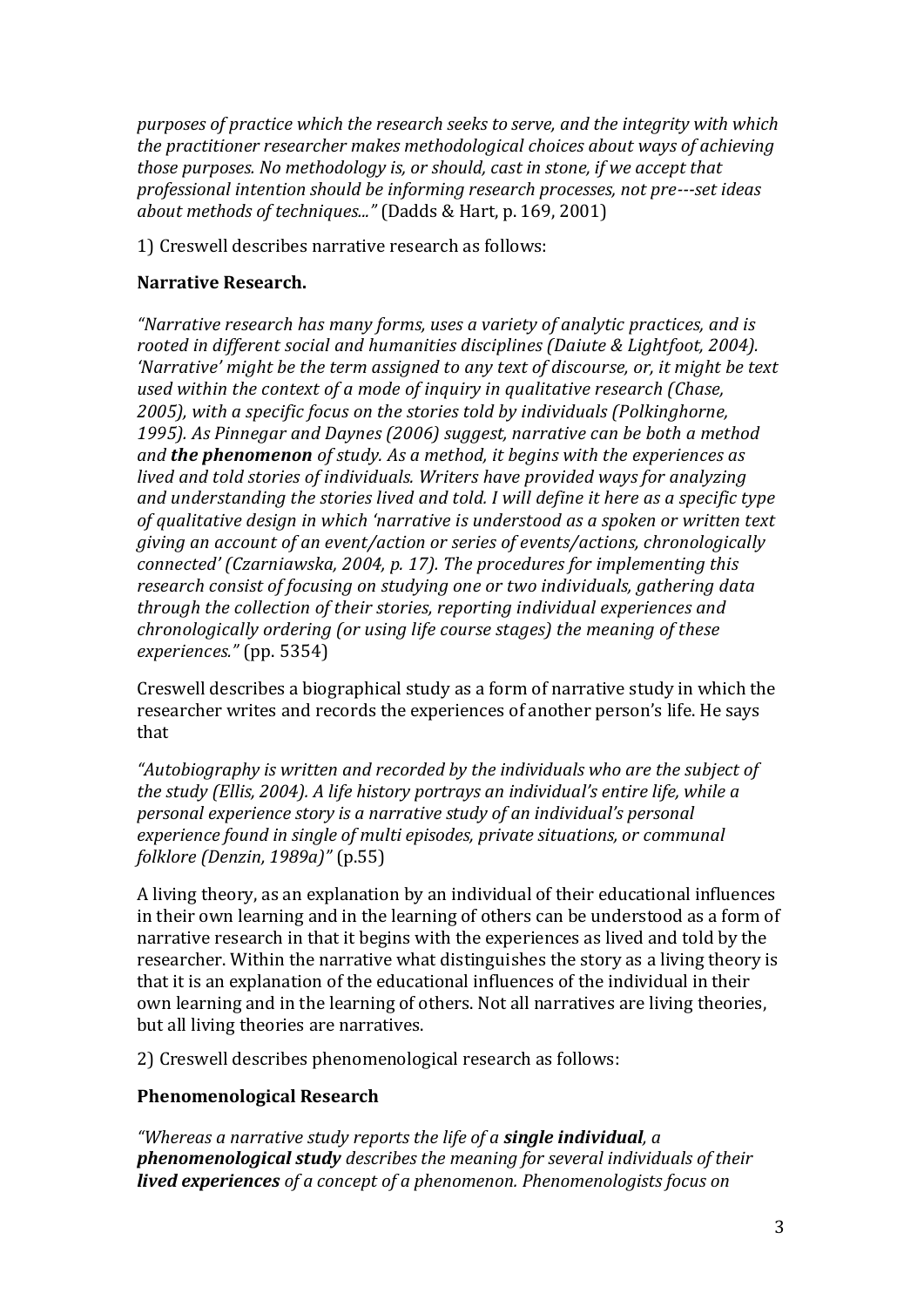*describing what all participants have in common as they experience a phenomenon (e.g., grief is universally experienced). The basic purpose of phenomenology is to reduce individual experiences within a phenomenon to a description of the universal essence (a 'grasp of the very nature of the thing,'van Manen, 1990, p. 177). To this end, qualitative researchers identify a phenomenon (an 'object' of human experience; van Manen, 1990, p. 163). This human experience may be a phenomenon such as insomnia, being left out, anger, grief, or undergoing coronary artery bypass surgery (Moustakas, 1994). The inquirer then collects data from persons who have experienced the phenomenon, and develops a composite description of the essence of the experience for all individuals. This description consists of 'what' they experiences and 'how' they experienced it (Moustakas, 1994)."* (pp. 57-58)

Living theories are phenomenological in that they begin from the experience of the phenomenon the researcher is seeking to understand. The purpose of a living theory differs from the basic purpose of phenomenology in that the purpose of phenomenology is to produce a description of a universal essence whilst the purpose of a living theory is to produce a unique explanation of the individual's educational influences in learning.

3) Creswell describes grounded theory research as follows:

#### **Grounded Theory Research**

*Although a phenomenology emphasizes the meaning of an experience for a number of individuals, the intent of grounded theory study is to move beyond description and to generate or discover a theory, an abstract analytical scheme of a process (or action or interaction, Strauss & Corbin, 1998). Participants in the study would all have experienced the process, and the development of the theory might help explain practice or provide a framework for further research. A key idea is that this theory-development does not come 'off the shelf,' but rather is generated or 'grounded' in data from participants who have experienced the process (Strauss & Corbin, 1998). Thus, grounded theory is a qualitative research design in which the inquiry generates a general explanation (a theory) of a process, action, or interaction shaped by the views of a large number of participants (Strauss & Corbin, 1998)* (p. 62-63).

A living theory is similar to a grounded theory in that the intent of a living theory is to move beyond description and to generate a valid explanation for an individual's educational influence in his or her own learning and in the learning of others. Living Theory differs from Grounded Theory in that the theory is not an abstract analytic scheme of a process. A living theory is an explanation for an individual's educational influence in learning where the explanatory principles are not abstract generalizations. The explanatory principles are the energy flowing values and understandings the individual uses to give meaning and purpose to their life and to explain their educational influences in learning.

4) Creswell describes ethnographic research as follows:

#### **Ethnographic Research**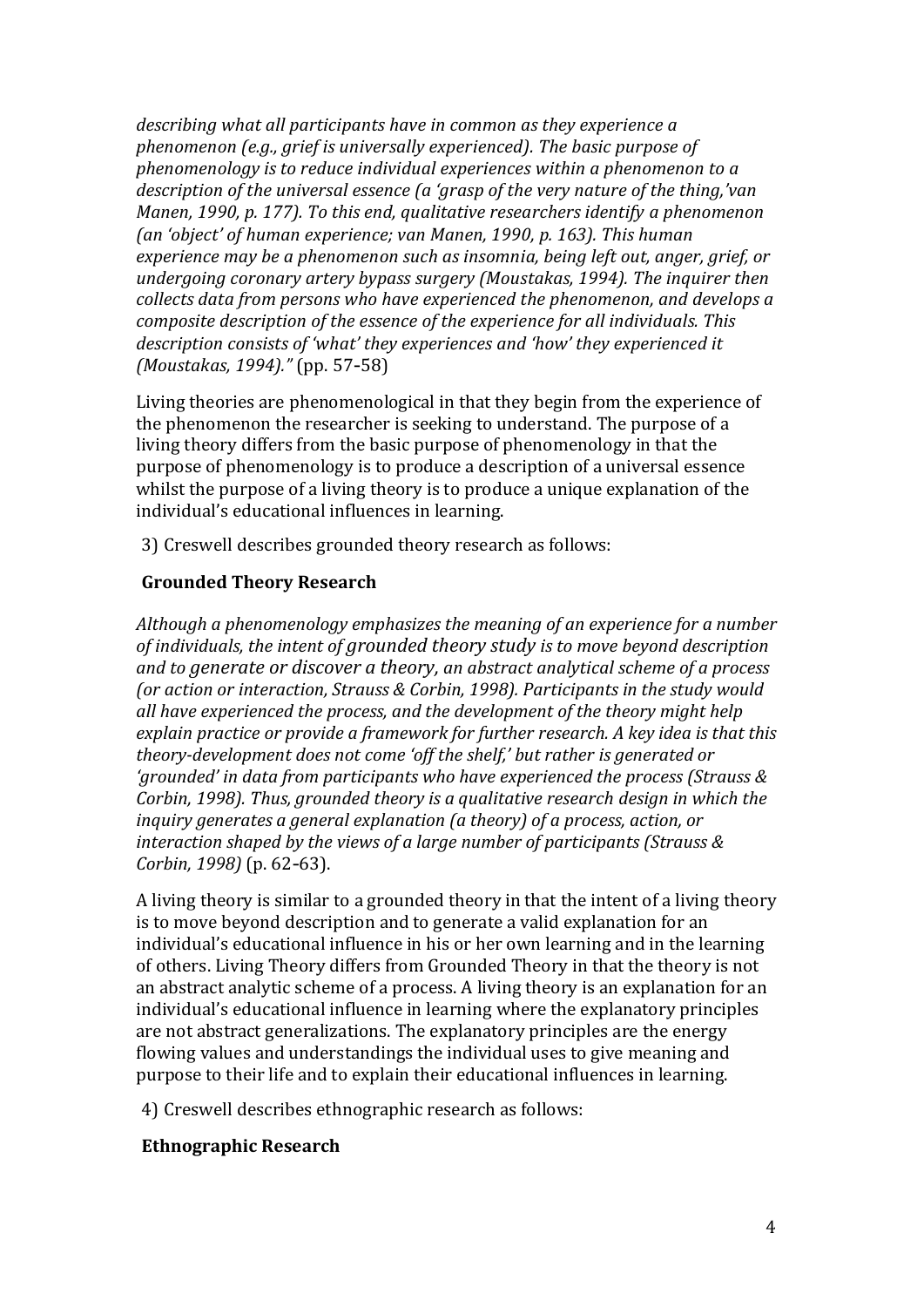*Although a grounded theory researcher develops a theory from examining many individuals who share in the same process, action, or interaction, the study participants are not likely to be located in the same place or interacting on so frequent a basis that they develop shared patterns of behavior, beliefs, and language. An ethnographer is interested in examining these shared patterns, and the unit of analysis is larger than the 20 or so individuals involved in a grounded theory study. An ethnography focuses on an entire cultural group. Granted, sometimes this cultural group may be small (a few teachers, a few social workers), but typically it is large, involving many people who interact over time (teachers in an entire school, a community social work group). Ethnography is a qualitative design in which the researcher describes and interprets the shared and learned patterns of values, behaviors, beliefs and language of a culture-sharing group (Harris, 1968). As both a process and an outcome of research (Agar, 1980), ethnography is a way of studying a culture-sharing group as well as the final, written product of that research. As a process, ethnography involves extended observations of the group, most often through participant observation, in which the researcher is immersed in the day-to-day lives of the people and observes and interviews the group participants. Ethnographers study the meaning of the behaviour, the language, and the interaction among members of the culturesharing group.* (pp. 68---69).

A living theory is similar to ethnographic research in paying attention to the cultural norms within which the researcher is acting and researching. It differs from ethnographic research in that it does not focus on an entire culture group. A living theory is an explanation of an individual's educational influence in their own learning, in the learning of others and in the social formations in which the researcher is living and working. In engaging with the cultural influences in the individual's learning, especially in the learning of social formations, living theorists include an understanding of cultural influences in the explanations of their educational influences in learning. These influences can be emphasized in the application of Habermas' (976) four criteria of social validity, especially with the criterion of demonstrating an awareness of the normative background from within which the researcher is speaking and writing.

Creswell describes case study research as follows:

# **5) Case Study Research**

*The entire culture-sharing group in ethnography may be considered a case, but the intent in ethnography is to determine how the culture works rather than to understand an issue or problem using the case as a specific illustration. Thus, case study research involves the study of an issue explored through one or more cases within a bounded system (i.e., a setting, a context). Although Stake (2005) states that case study research is not a methodology but a choice of what is to be studied (i.e., a case within a bounded system), others present is as a strategy of inquiry, a methodology, or a comprehensive research strategy (Denzin & Lincoln, 2005; Marriam, 1998; Yin, 2003). I choose to view it as a methodology, a type of design in qualitative research, or an object of study, as well as a product of the inquiry. Case study research is a qualitative approach in which the investigator explores a bounded system (a case) or multiple bounded systems (cases) over time, through*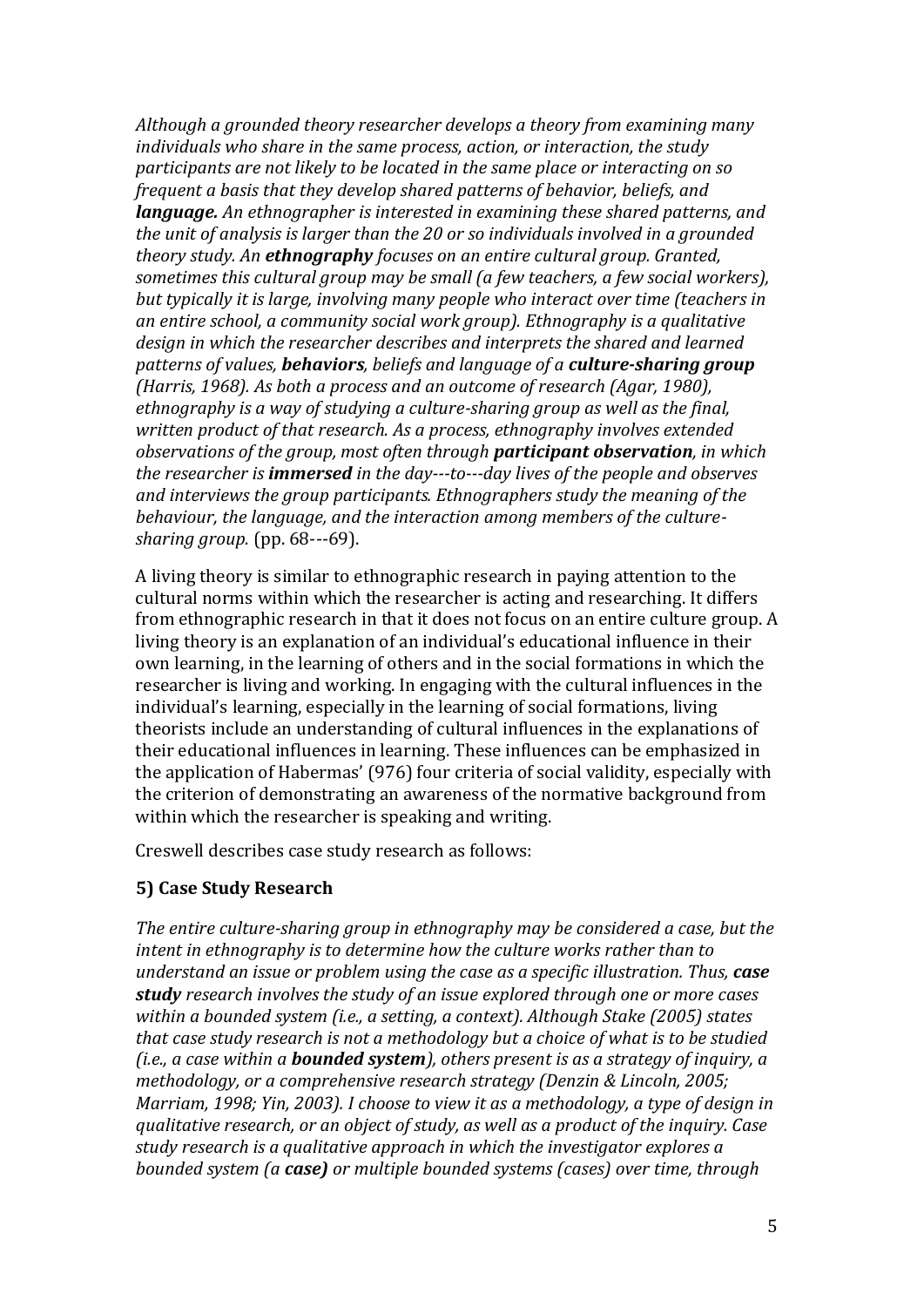*detailed, in-depth data collection involving multiple sources of information (e.g., observations, interviews, audiovisual material, and documents and reports), and reports a case description and case-based themes. For example, several programs (a multi-site study) or a single program (a within-site study) may be selected for study.* (p.73)

A living theory may sometimes be mistaken as a case study. Stake (2005) refers to case study as a choice of what is to be studied within a bounded system. Living theories generated from a perspective of inclusionality, as a relationally dynamic awareness of space and boundaries, are aware of the experience and expression of a life-affirming and unbounded energy flowing through the cosmos. The main difference between a case study and a living theory is that a case study is a study of a bounded system whilst the explanatory principles of living theories are not constrained by a bounded system. Living-theories articulate explanatory principles in terms of flows of life-affirming energy, values and understandings that are transformatory and not contained within a bounded system.

If you are conducting an enquiry of the kind 'How do I improve what I am doing?' with the intention of improving your practice and generating knowledge in your living educational theory, I think that you will need to embrace Dadds' and Hart's (2001) idea of methodological inventiveness in the creation of both your living educational theory and your living theory methodology (Whitehead, 2009).

## **6) Action Research**

In 1953 Stephen Corey produced the first text book on action research in education on 'Action Research to Improve School Practices. On the 8<sup>th</sup>January 2016 a search in Google on Action Research generated over 16,000000 references. There are now many different schools of action research. Most include some form of action-reflection cycles of planning, acting, evaluating and modifying. This method of enquiry, using an action planner, involves the action researcher studying their own practice in order to improve it.

An important text in the history of action research is Wilf Carr's and Stephen Kemmis' (1983), Becoming Critical; Knowing Through Action Research with many of these ideas included in their 1986 publication on Becoming Critical, Education, Knowledge and Action Research. Carr and Kemmis applied Habermas' critical theory to distinguish their critical approach to action research from other approaches. They retained the action-reflection cycles in their action planner whilst emphasizing the priority of sociopolitical, historical and cultural influences in the knowledge generated through action research.

In several other publications Jean McNiff and myself (McNiff & Whitehead, 2009a &b, 2011) stressed the importance of the knowledge created by action researchers as they researched the processes of improving their practice, without giving a priority to explanatory principles derived from social science theories and methods.

McNiff and I also stressed the importance of individuals generated their livingeducational-theories in their action research in our 2006 publication Living Theory Action Research (Whitehead, & McNiff, 2006)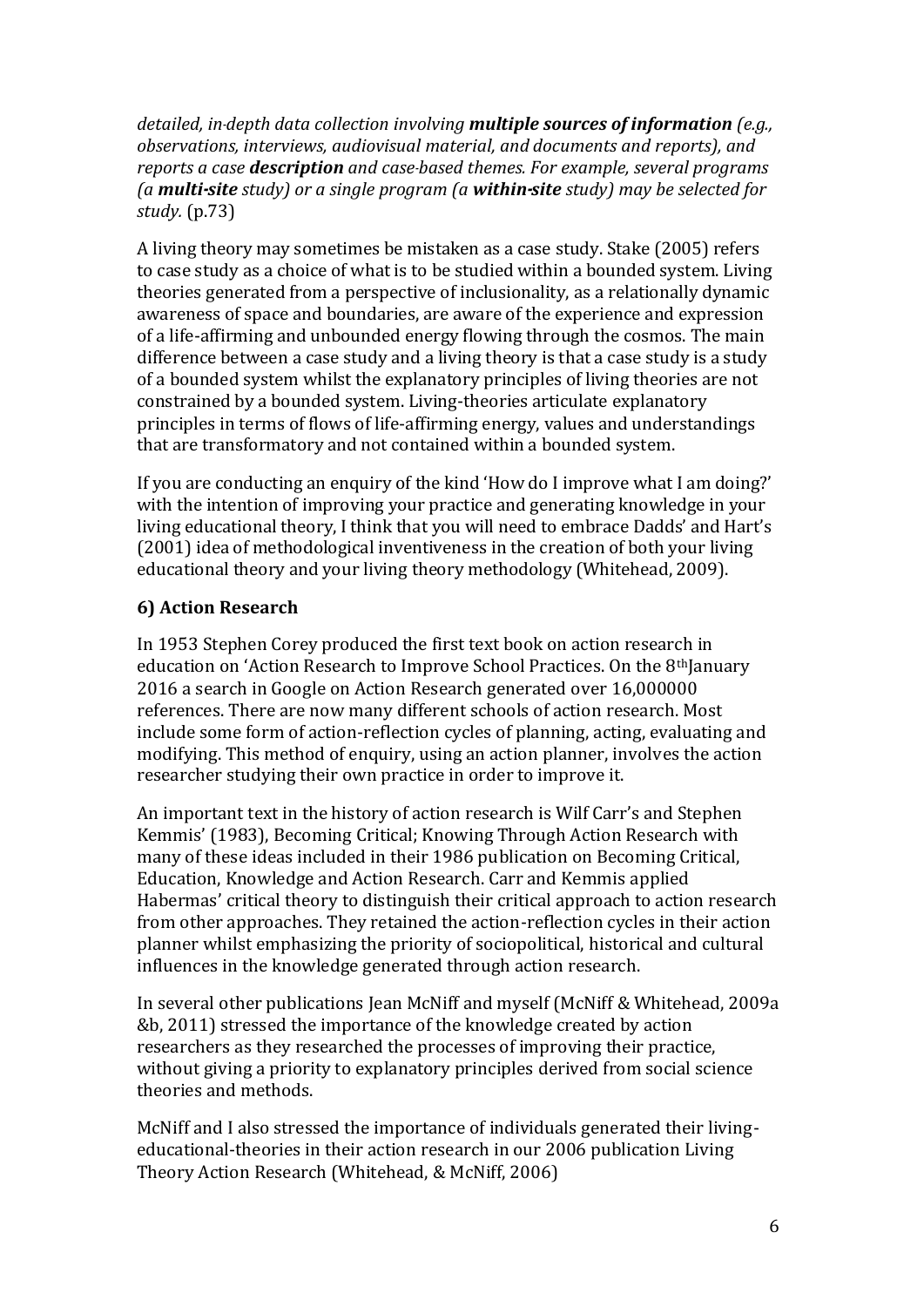# **7) Autoethnography**

For me, the clearest response to the question, 'What is Autoethnography?' has been provided by Ellis and Bochner (2000):

Autoethnography is an autobiographical genre of writing and research that displays multiple layers of consciousness, connecting the personal to the cultural. Back and forth autoethnographers gaze, first through an ethnographic wide---angle lens, focused outward on social and cultural aspects of their personal experience; then, they look inward, exposing a vulnerable self that is moved by and may move through, refract, and resist cultural interpretations (see Deck, 1990; Newmann, 1996; Reed-Danahay, 1997). As they zoom backwards and forward, inward and outward, distinctions between the personal and cultural become blurred, sometimes beyond distinct recognition. Usually written in first-person voice, autoethnographic texts appear in a variety of forms – short stories, poetry, fiction, novels, photographic essays, personal essays, journals, fragmented and layered writing, and social science prose. In these texts concrete action, dialogue, emotion, embodiment, spirituality, and selfconsciousness are featured, appearing as relational and institutional stories affected by history, social structure, and culture, which themselves are dialectically revealed through action, feeling, thought, and language. (p. 739).

As a Living Theory researcher I identify more closely with autoethnography than the other methodologies whilst continuing to draw insights from the other methodologies. I particularly like the following about autoethnographic texts:

In these texts concrete action, dialogue, emotion, embodiment, spirituality, and self-consciousness are featured, appearing as relational and institutional stories affected by history, social structure, and culture, which themselves are dialectically revealed through action, feeling, thought, and language. (p. 739)

My doctorate (Whitehead 1999) can be seen, in the above sense, as an autoethnographic text. It is also a Living Theory autoethnography in the sense that the relational and institutional stories are presented within an explanation of my educational influence in my own learning, in the learning of others and in the learning of the social formations that influence my practice and understandings.

# **8) Phenomenography**

Tight (2016) claims that the application of phenomenography, is arguably the only research design (so far) to have been developed substantially within higher education research by higher education researchers. Tight identifies phenomenography as a research design, and says that there is a need to differentiate research design from methodology and theory, as these three terms tend to be used in somewhat overlapping ways. Tight uses the term research design to refer to the overarching approach taken towards a particular research project. As such Tight says that, a research design typically encompasses distinctive methodological and theoretical positions or viewpoints (even if these are not recognised and articulated).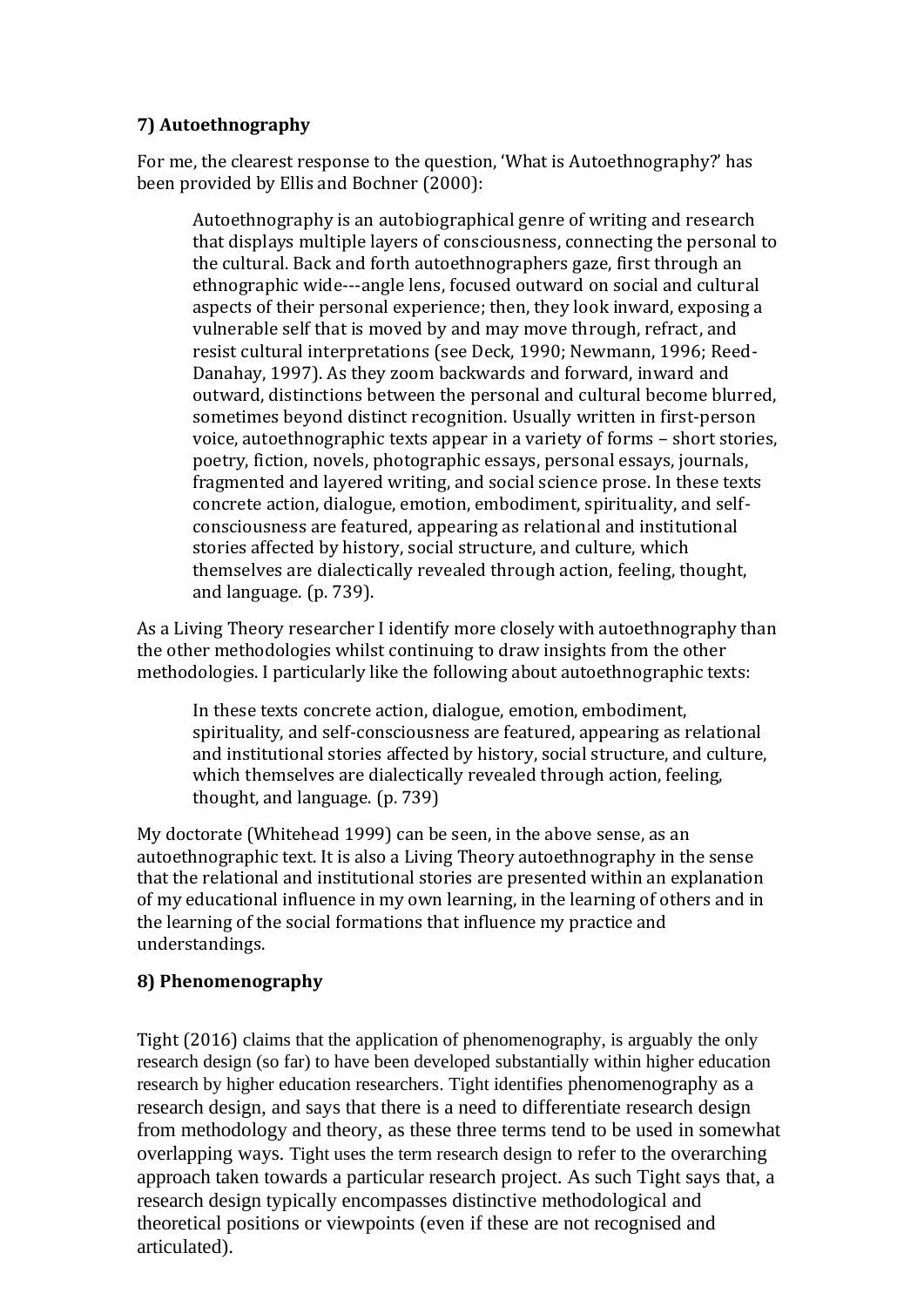Phenomenographers adopt a particular (albeit with some variations) methodological strategy for data collection and analysis. This typically involves the use of interviews as a method for collecting data on the phenomenon of current interest; though other forms of data, such as written responses, may also be used. All of the data collected is then treated collectively for the purposes of analysis, such that the focus is on the variations in understanding across the whole sample, rather than on the characteristics of individuals' responses. (p. 320)

A Living Theory researcher might draw on such variations in understanding across a 'sample', in the generation of a living-theory, but the individual's explanation of educational influence in learning cannot be subsumed within an analysis from a phenomenographic analysis of a 'sample'.

#### **References**

Carr, W. & Kemmis S. (1983) Becoming Critical: Knowing through Action Research. Melbourne; Deakin University Press.

Carr, W. & Kemmis, S. (1986) Becoming Critical: Education, Knowledge and Action Research. London; Routledge-Falmer.

Corey, S. (1953) Action Research to Improve School Practices, New York: Teachers College, Columbia University.